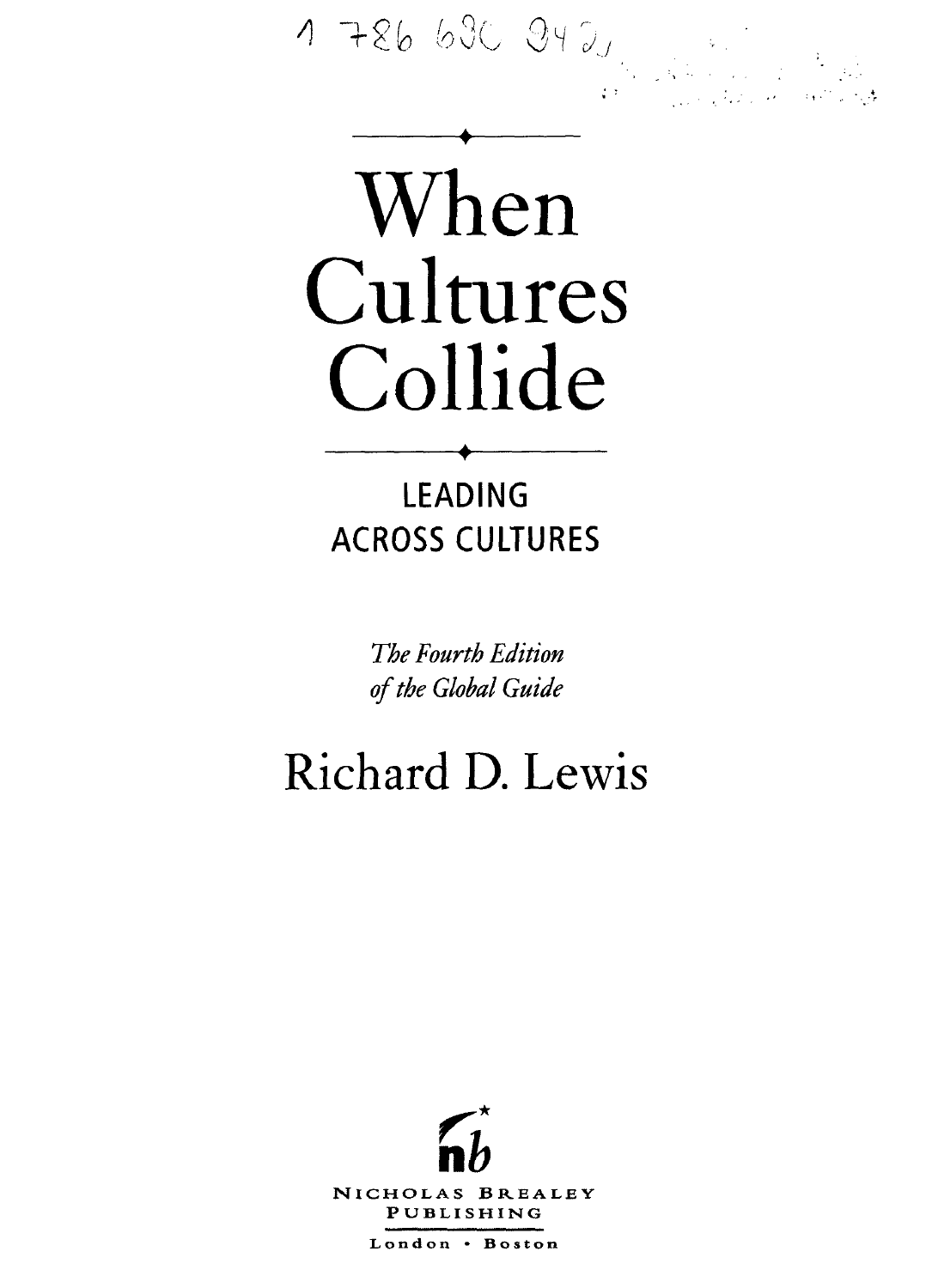# Contents  $\ddot{\phantom{1}}$

| Preface to the Fourth Edition: Us and Them<br>Acknowledgments |                                                                                                                                                                                                                                                                                                                                              | XI<br><b>XVII</b> |  |
|---------------------------------------------------------------|----------------------------------------------------------------------------------------------------------------------------------------------------------------------------------------------------------------------------------------------------------------------------------------------------------------------------------------------|-------------------|--|
|                                                               |                                                                                                                                                                                                                                                                                                                                              |                   |  |
| Getting to Grips with Cultural Diversity                      |                                                                                                                                                                                                                                                                                                                                              |                   |  |
| 1                                                             | Different Languages, Different Worlds<br>Appearance and Reality 3<br><b>Concepts and Notions 3</b><br>Powerful Mental Blocks 7<br>Language Straitjacket 9<br>Thought = Internalized Language $10$<br>Humor across Frontiers 11<br>Humor in Business 12<br><b>Making Allowances</b> 14                                                        | 3                 |  |
|                                                               | 2 Cultural Conditioning<br>What Is Culture? 15<br>Culture Shock 16<br>Who is Normal, Anyway?<br>- 18<br>It Depends on Our Perception 19<br>National Characteristics 20                                                                                                                                                                       | 15                |  |
| 3                                                             | <b>Categorizing Cultures</b><br><b>Cultural Categories at Cross-Century 22</b><br>Linear-Active and Multi-Active Cultures 24<br><b>Reactive Cultures</b> 26<br>Intercategory Comparisons<br>-31<br><b>Fine-Tuning Categorization</b><br>- 36<br>Moving along the LMR Planes 37<br>Data-Oriented, Dialogue-Oriented and Listening Cultures 39 | 22.               |  |
| 4                                                             | The Use of Time<br>Linear Time 44<br>Multi-Active Time 45<br>Cyclic Time 47<br>Chinese<br>48<br>48<br>Japanese                                                                                                                                                                                                                               | 44                |  |

Back to the Future 50 Validity of Time Concepts 51

 $\bar{\lambda}$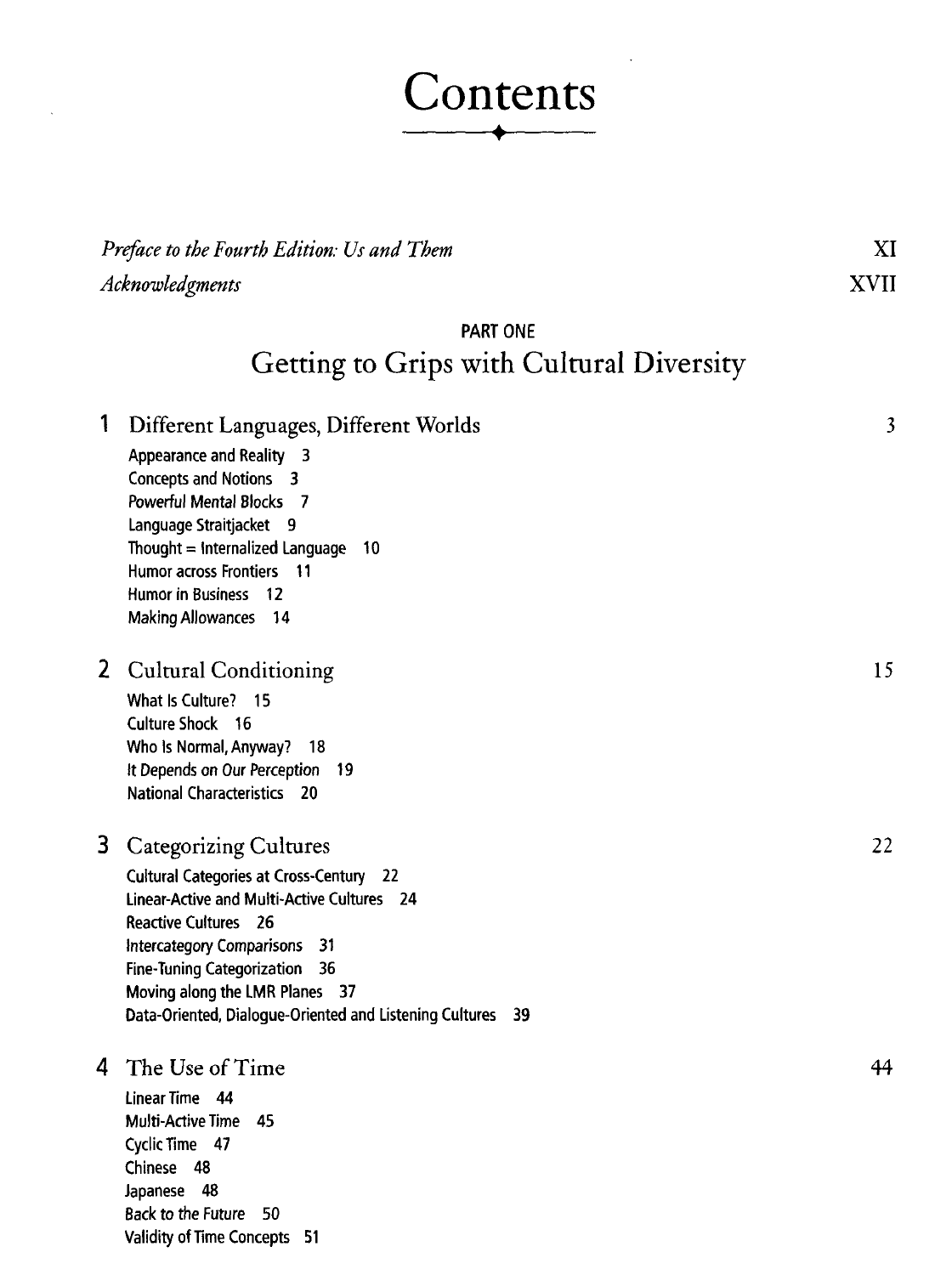5 Bridging the Communication Gap 52 Use of Language 52

The Communication Gap 54 Communication Pattems during Meetings 55 Listening Habits 57 The Language of Management 58

6 Manners (and Mannerisms) 67 Sincerity Helps 68 Dining Etiquette 68 Cocktail Parties 72 Leaving 74

Different Types of Body Language 131

# PART TWO Managing and Leading in Different Cultures

| 7  | Status, Leadership and Organization                             | 83  |
|----|-----------------------------------------------------------------|-----|
|    | Success or Failure in the Twenty-First Century 83<br>Leaders 86 |     |
|    | Changing Notions of Leadership 86                               |     |
|    | Cultural Roots of Organization and Leadership 87                |     |
|    | Different Concepts of Status, Leadership and Organization 91    |     |
| 8  | <b>Team Building and Horizons</b>                               | 104 |
|    | Team Building 104                                               |     |
|    | Innovation and Change 104                                       |     |
|    | Life within Horizons 105                                        |     |
|    | The Education Factor<br>107                                     |     |
|    | Language and Culture 110                                        |     |
|    | National Strengths, Insights and Blind Spots<br>- 112           |     |
|    | <b>Advantages of Diverse Teams 115</b>                          |     |
|    | <b>Team-Building Exercises 116</b>                              |     |
| 9  | Motivating People and Building Trust                            | 117 |
|    | <b>Product versus Relationship</b><br>- 119                     |     |
|    | <b>Building Trust 120</b>                                       |     |
|    | <b>High-Trust and Low-Trust Societies</b><br>-120               |     |
|    | Trust in Virtual Teams 123                                      |     |
| 10 | Meetings of the Minds                                           | 126 |
|    | Beginnings 126                                                  |     |
|    | <b>Structuring a Meeting 126</b>                                |     |
|    | Meeting Behavior and Comportment 129                            |     |
|    | Body Language 130                                               |     |
|    | The Space Bubble<br>130                                         |     |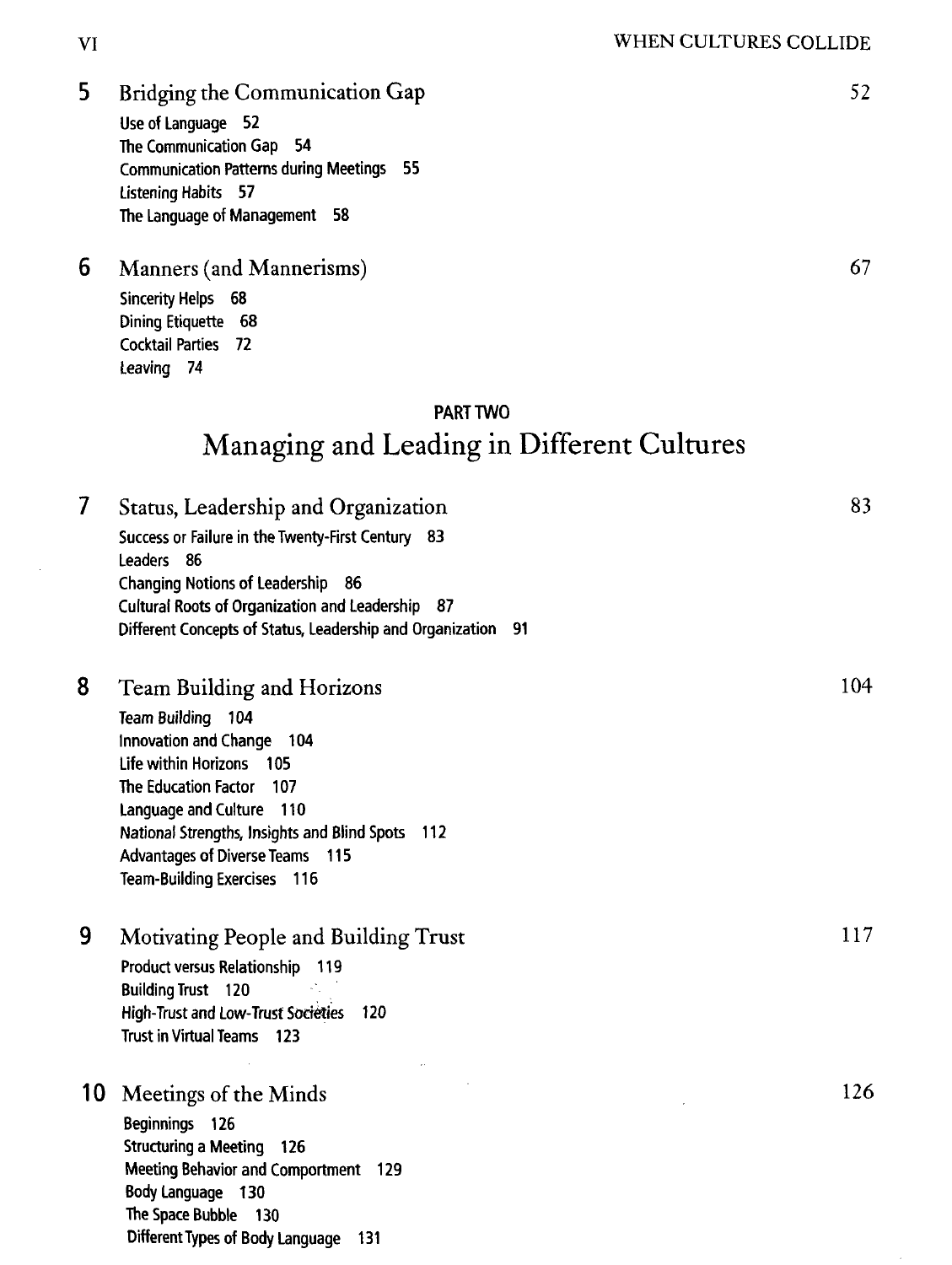Negotiating 133 Decision Making 141 Contracts 142 Solutions 144

# PART THREE Getting to Know Each Other

## *English-Speaking Countries*

- 11 United States of America 147
- 12 Canada 153
- 13 Britain 159
- 14 Ireland 165

15 Australia, New Zealand and South Africa 169 Australia 169 New Zealand 174 South Africa 177

# *Western European Countries*

- 16 Germany 185 17 Austria 194 18 Switzerland 198 19 The Netherlands 203 20 Belgium 209 21 France 214 22 Italy 219 23 Spain 225 24 Portugal 230 25 Greece 234 26 Cyprus 237
- 27 Malta 238

### *Central and Eastern European Countries*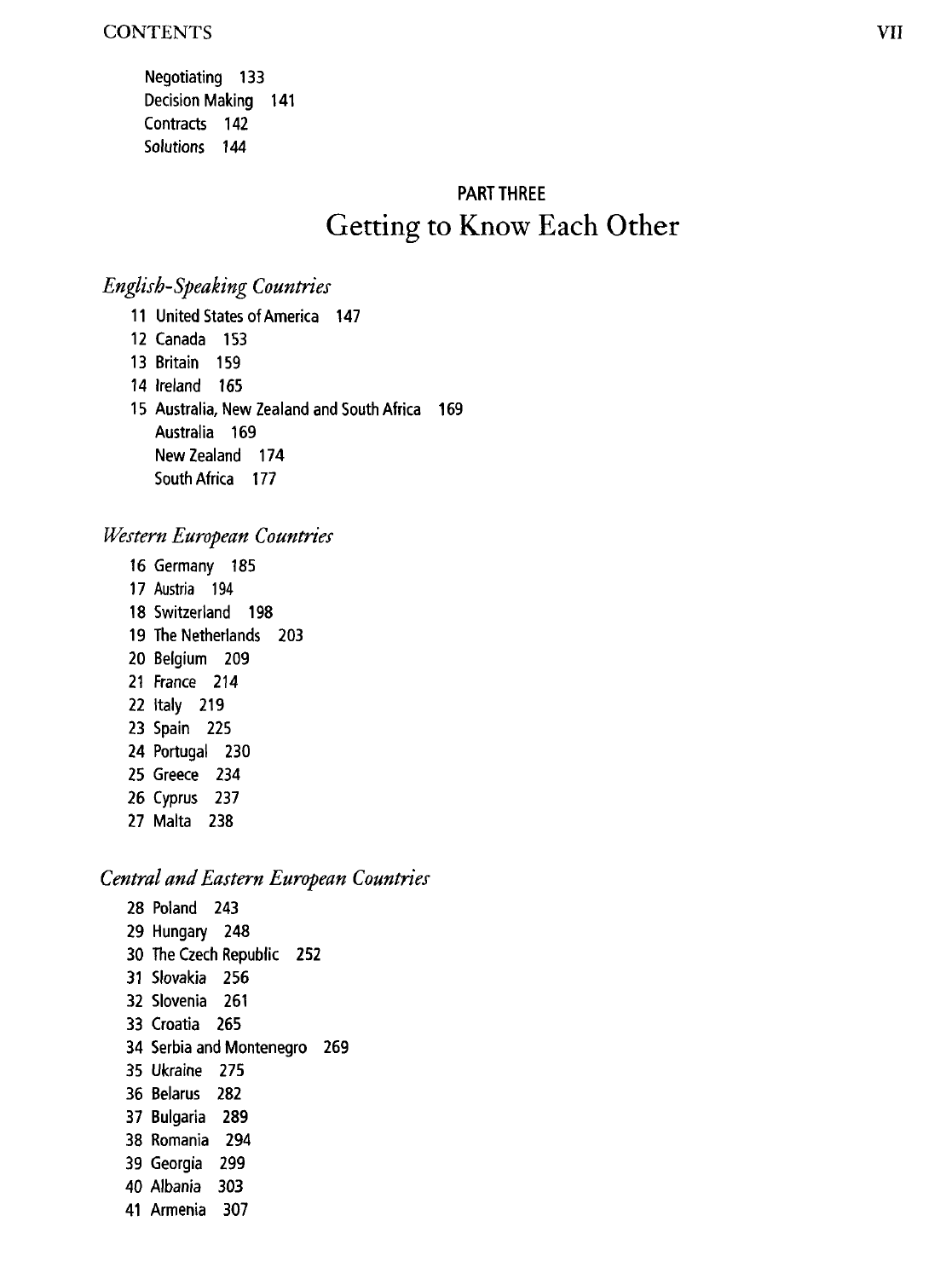### VIII WHEN CULTURES COLLIDE

*Nordic Countries* 

42 Finland 311 43 Sweden 318 44 Norway 324 45 Denmark 329

### *The Baltic States and Central Asian Countries*

46 The Baltic States 334 Estonia 335 Latvia 339 Lithuania 344 47 Russia 348 48 Central Asia 355 Kazakhstan 356 Uzbekistan 360 Azerbaijan 362 Kyrgyzstan 363 Turkmenistan 364 Tajikistan 364

#### *Middle Eastern Countries*

- 49 Turkey 364
- 50 Iran 370

51 The Arab Countries 374 Differences among Arabs 379 Algeria 380 Bahrain 380 Egypt 381 Jordan 382 Kuwait 383 Lebanon 384 Libya 385 Mauritania 386 Morocco 387 Oman 387 Qatar 388 Saudi Arabia *389*  Sudan 390 Syria 391 Tunisia 391 United Arab Emirates 392 The West Bank and Gaza 393 Yemen 394 52 Iraq 394 53 Israel 398